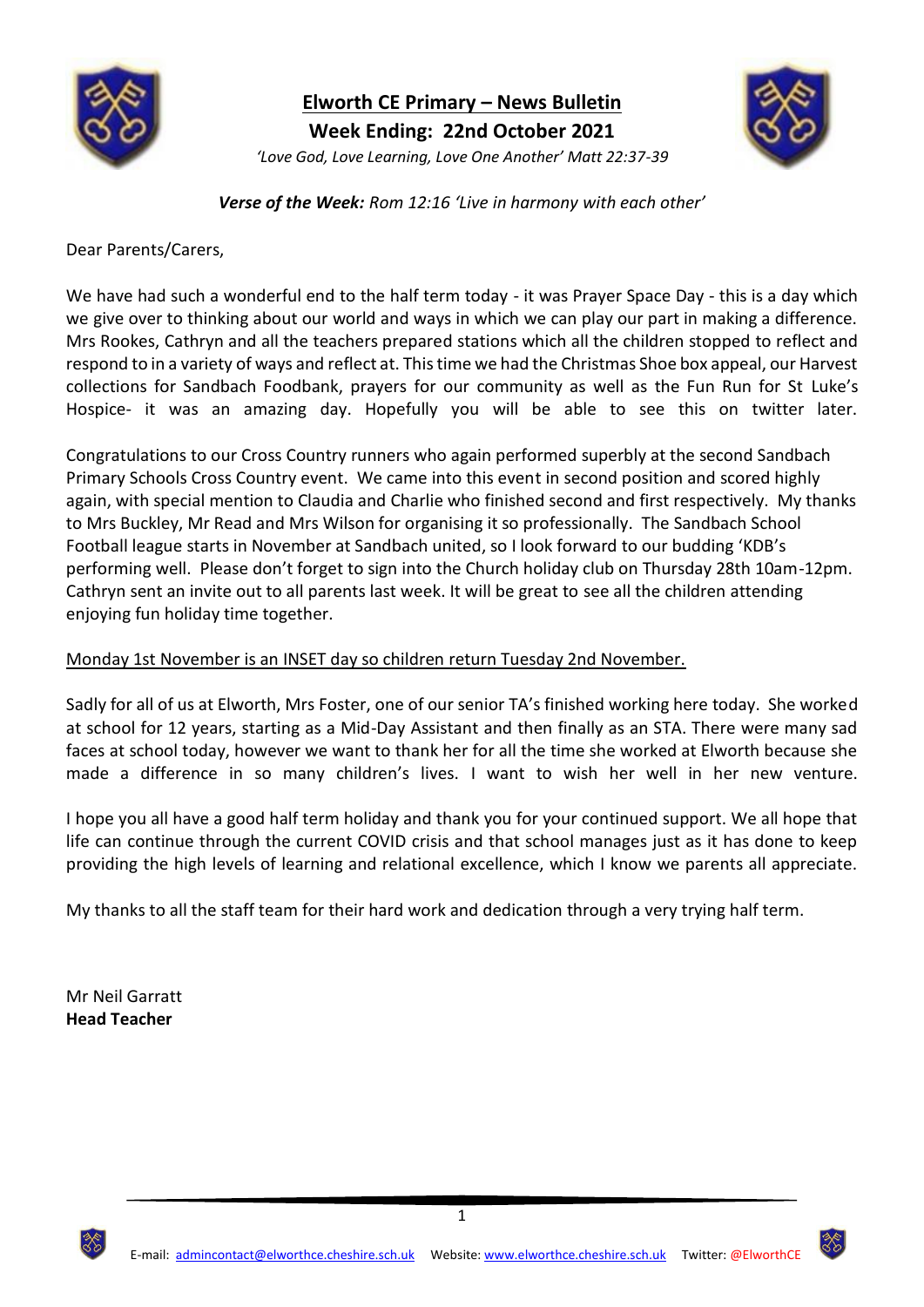## **Message from the Chair of Governors, on behalf of the Governing Board.**

From the start of term in September, it has been a busy few weeks as the children and staff have returned for the new school year, and the Governing Board recognises all the hard work done by all to have a successful start to the school year. Thank you to all the parents and carers for your support in making school the place it is. The building works have been completed and it is wonderful to see the children's reaction to all the new facilities, there are a few aspects to be finished in respect of the outdoor areas. It is heartening to see that through all the adversities of recent months that school has continued to deliver a great education experience for our children. Have a restful half term break and come back refreshed for the second half of the autumn term. Regards, Barrie Pitt.

## **ARBOR PARENT PORTAL APP**

A reminder to parents to download the Arbor Parent Portal App. The school office will be using the In App Messaging service more often to communicate with parents. Please ensure you "Allow Notifications" so you don't miss out on important communications.

#### **SCHOOL DINNERS**

Week commencing 2nd November 2021 will be **Menu Week 1**. The full menu choices are available on our website. Please pay online via Arbor. The price for a school dinner is £2.30. Prices for Snacks vary and are available on our website.

## **LEAVE OF ABSENCE**

All Applications for holidays/special circumstances **must be made in writing on our new Leave of Absence Request Form and must be forwarded to Mr Garratt.** For more detailed guidance please read our attendance policy on our website. Leave of absence forms are available from the office or can be downloaded from our Website.

The school office should be notified in advance of any upcoming medical appointments. This should now be done by email to admincontact@elworthce.cheshire.sch.uk so that we can mark your child down as Medical on the register. Failure to do so will result in an unauthorised absence mark.

#### **EMAILS INTO SCHOOL**

Please can we ask that any emails sent into school are clearly marked with the child's full name so we can action them.

#### **ONLINE PAYMENTS EBNO**

We are closer to setting up a payment system for EBNO within the Kids HQ App. Please bear with us whilst we get this finalised. We will send out more information shortly.

## **IT'S GOOD TO GROW - MORRISONS**

The deadline for the It's Good To Grow Scheme with Morrisons ends on the 31st October. So far we have 395 online Tokens. Please keep them coming and remember to select our school on the my Morrisons app to donate tokens.

#### **BONFIRE NIGHT MENU**

We will be having a Bonfire Night special menu on Friday 5th November 2021. All the information and menu will be on our website and emailed to parents after half term.



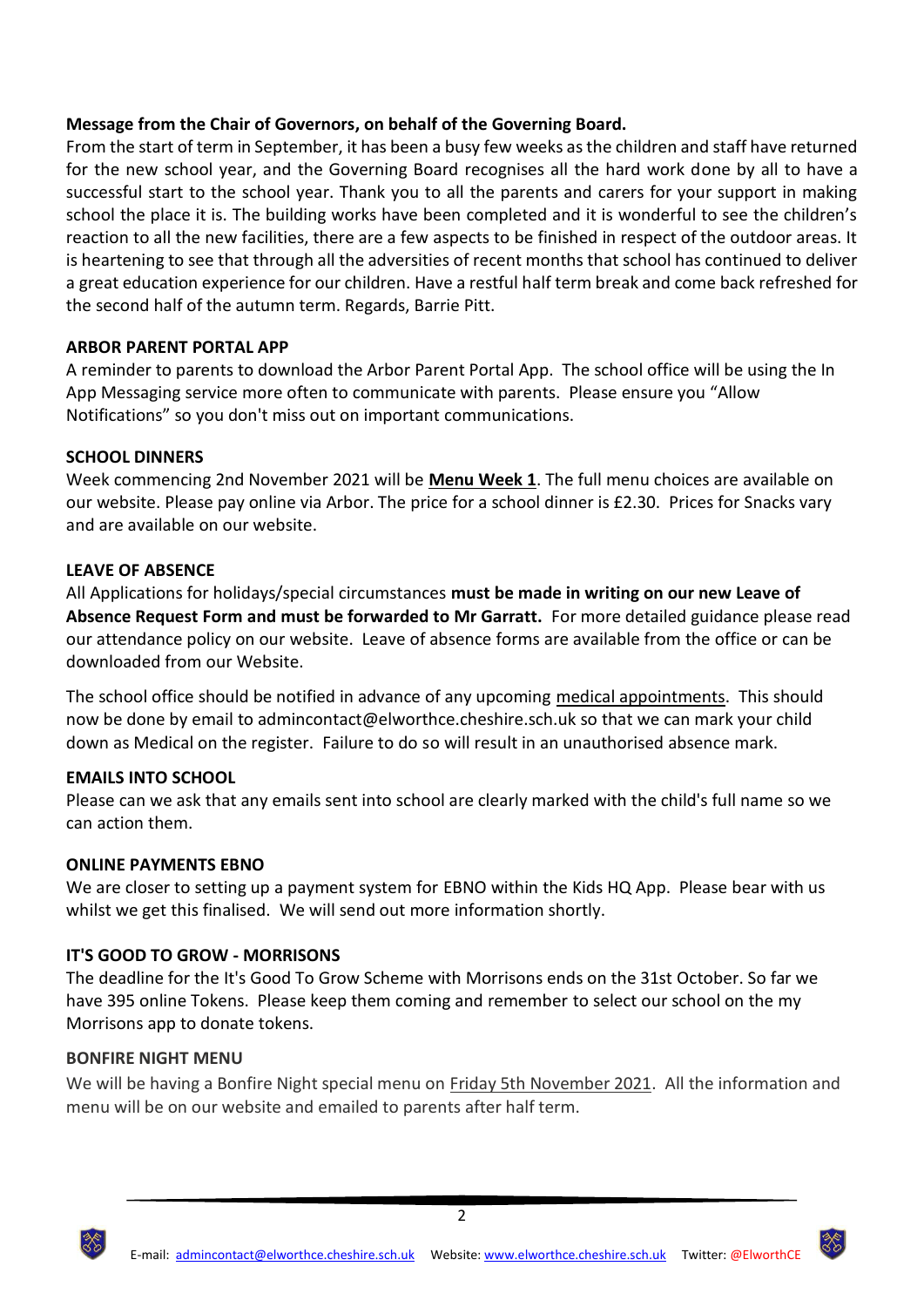# **Phase News:**

## **EYFS:**

What a fantastic end to our first half term! The children thoroughly enjoyed their trip to Sandbach Library. They had lots of fun playing in the park, making tiger headbands, listening to stories and even had the opportunity to choose a book to take home! Please refer to the letters we have sent home for the return date. We are really looking forward to going on more trips in the future.

This week we finished reading our story "The Night Pirates" and the children ordered the pictures from the story. We have also been making salt dough treasure, learning new phonics sounds and we have been learning to recognise and order numbers 1 to 5. We finished our week with a Fun Run to raise money for St Luke's Hospice!

### **KS1:**

This week, Year 1 have enjoyed a Design and Technology focus and have been designing, making and evaluating a moving superhero picture. They have created super pictures using sliders to make their superhero move. In Maths, the children were introduced to the part whole model and enjoyed finding the missing part or whole. We are so proud of the way that the children have settled into Year 1 and we are looking forward to starting our new topic "The Owl Who Was Afraid of the Dark" after half term.

The children in Year 2 have been poets this week. They have been collecting lots of adjectives to describe Autumn and have used these words to create some super acrostic poems. In art they have been looking at the artist Hannah Dunnett and have been creating art work in her style linked to our science topic of habitats.

## **LKS2:**

We have come to the end of a fantastic half term in year 3 and 4. The children have worked incredibly hard this half term and are now ready for a well-earned rest. The children have completed their end of half term spelling test this week. If your child made errors, these will have been sent home. Please help your child to practise them over the half term break. They will be retested the first week back.

We say a fond farewell to Mrs Foster today. Mrs Foster has worked at Elworth for 8 years as a Teaching Assistant. We will miss Mrs Foster but we wish her all the best in her new career. We welcome Mr Paul Parry to the LKS2 team who will be working as a TA across year 3/4.

#### **UKS2:**

What a fantastic first half term for Year 5 and 6! We have been so impressed with the behaviour, responsibility and maturity shown this half term; the children have really started to rise to their position of role models in the school and we have learnt lots already about our topic of space. A big thank you for all of your generosity this week with the donations that have been sent in. The older children have been studying communities and talents in RE this term are developing such a good understanding of the role in the school and wider community and it is lovely to see this come to life in their donations to others this week. We wish you a lovely, restful half term and are looking forward to seeing you in a week's time.

#### **PE:**

EVENTUALLY… after over a full year of not being able to compete we have now participated in the first two events of the cross country league. Our runners performed exceptionally well in both the run at St Johns Primary and the event we hosted at the start of this week.

Top 10 finishes so far.

Boys: Charlie - two 1st place finishes. Leo - 1st place and 3rd place. Harley - 8th place.

Girls: Claudia - 2nd place. Morgan - 7th Place.

Thank you to everyone who has supported us so far! The next cross country run is in March and we look forward to running again. The scores are close at the moment but we are confident we will fight for the title once again.



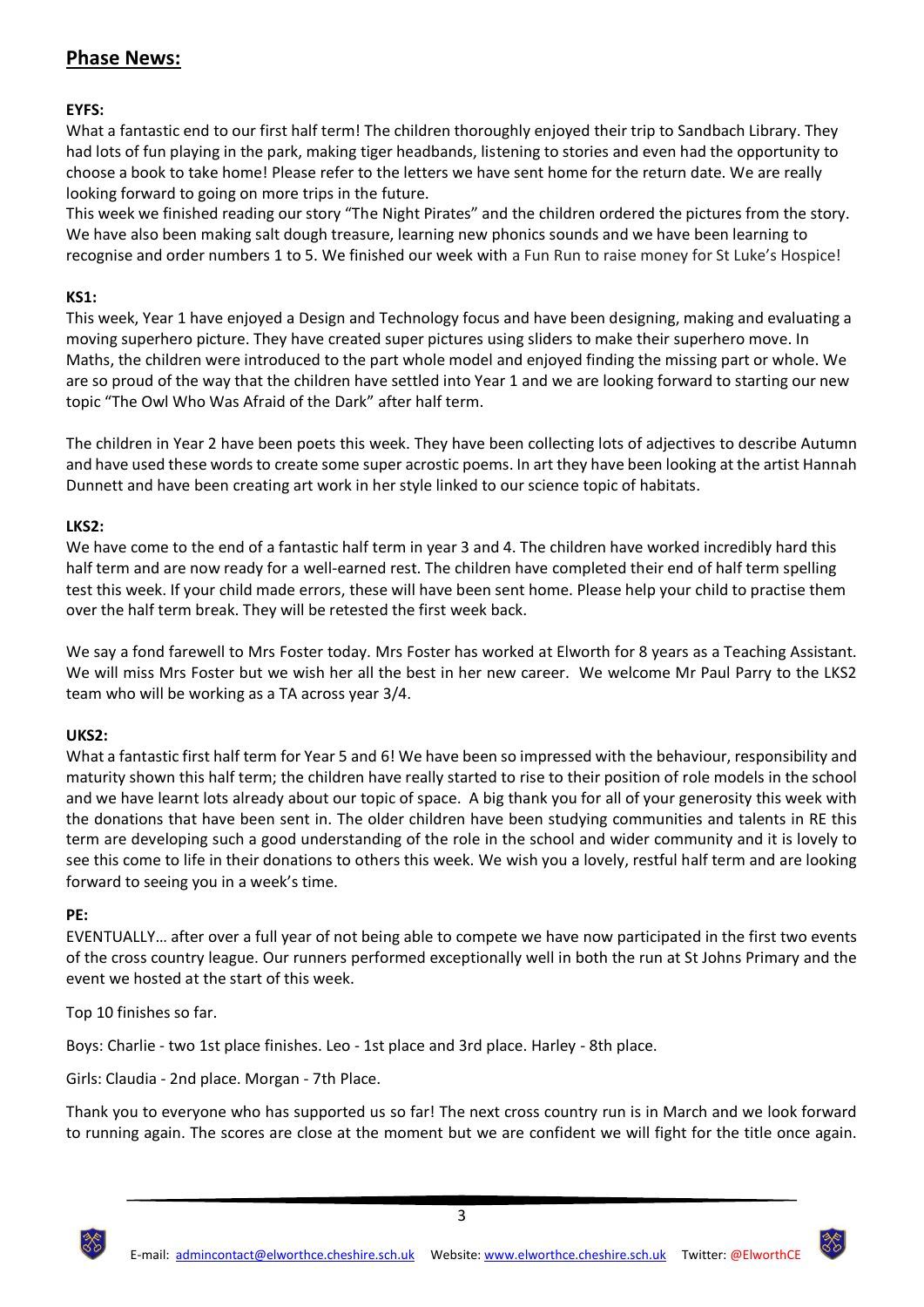Further trials will be held in the new year, so get running! Don't forget to check our twitter feed for our current sporting events and results.

Our focus now turns to the next inter school competition, the winter football league. We held the first round of the Y5/6 boys trials this week, these will continue after half term in preparation for team selection. All football fixtures will be held at Sandbach United FC with the first being held on Monday 15th November.

All of year 3 and year 4 swam brilliantly in their house swimming event. The final scores were close but, a huge congratulations to the **GREEN** house who kept hold of their title for another year.

Both Mr Read and myself would like to extend our thanks to all those parents, carers/ grandparents who have kindly offered their support with our swimming sessions this half term. It has been fantastic to see and hear the children enjoying their swimming once again.

Finally, what an amazing morning we had today. Come rain and shine all our children took part in their fabulous fun run raising money for St Luke's Hospice.

Mrs Wilson & Mr Read

#### **PE TIMETABLE - Autumn Term 2021**

|               | Reception                                   | Year 1 | Year 2 | Year 3 | Year 4 | Year 5 | Year 6 |
|---------------|---------------------------------------------|--------|--------|--------|--------|--------|--------|
| <b>Monday</b> |                                             |        |        |        |        |        |        |
| Tuesday       |                                             |        |        |        |        |        |        |
| Wednesday     |                                             |        |        |        |        |        |        |
| Thursday      |                                             |        |        |        |        |        |        |
| Friday        | Fitness Friday - all pupils come in PE Kits |        |        |        |        |        |        |